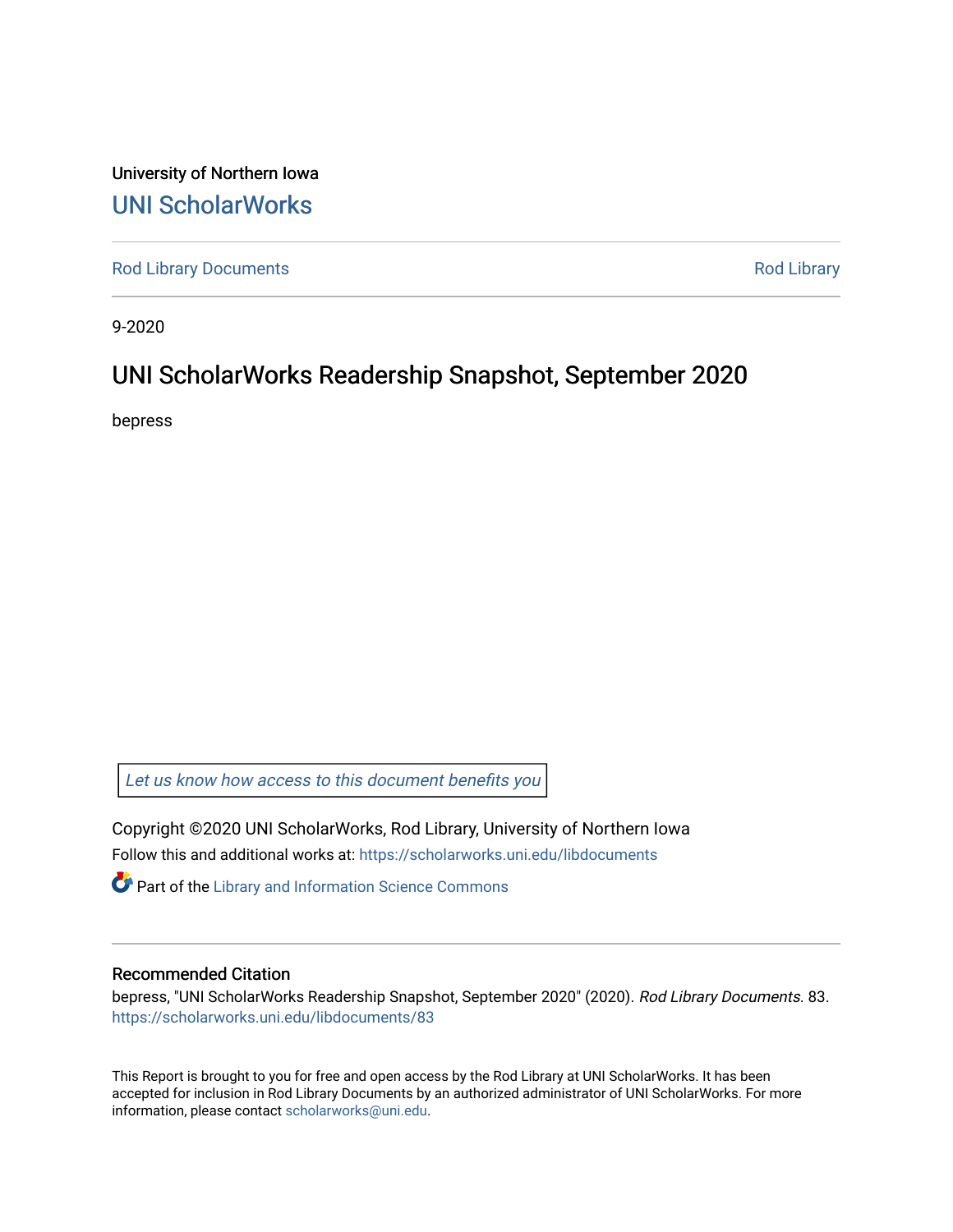

## **September 2020 Readership Snapshot UNI ScholarWorks**

Dear University of Northern Iowa,

We are pleased to provide you with the latest monthly activity snapshot for UNI ScholarWorks. **To explore over 50 new metrics, including citation counts, media mentions, and tweets**, visit your Digital Commons Dashboard at:



## VISIT YOUR DIGITAL COMMONS DASHBOARD

## **Monthly Readership Totals:**

Last month, **UNI ScholarWorks** had **55695** full-text downloads and **80** new submissions were posted, bringing the total works in the repository to **25579**. **University of Northern Iowa** scholarship was read by **3038** institutions across **187** countries and territories.

## **The most popular papers were:**

Perceived Causes and Methods of Examination Malpractice in the Malawian Education System: A Case Study of Secondary Schools in South East Education